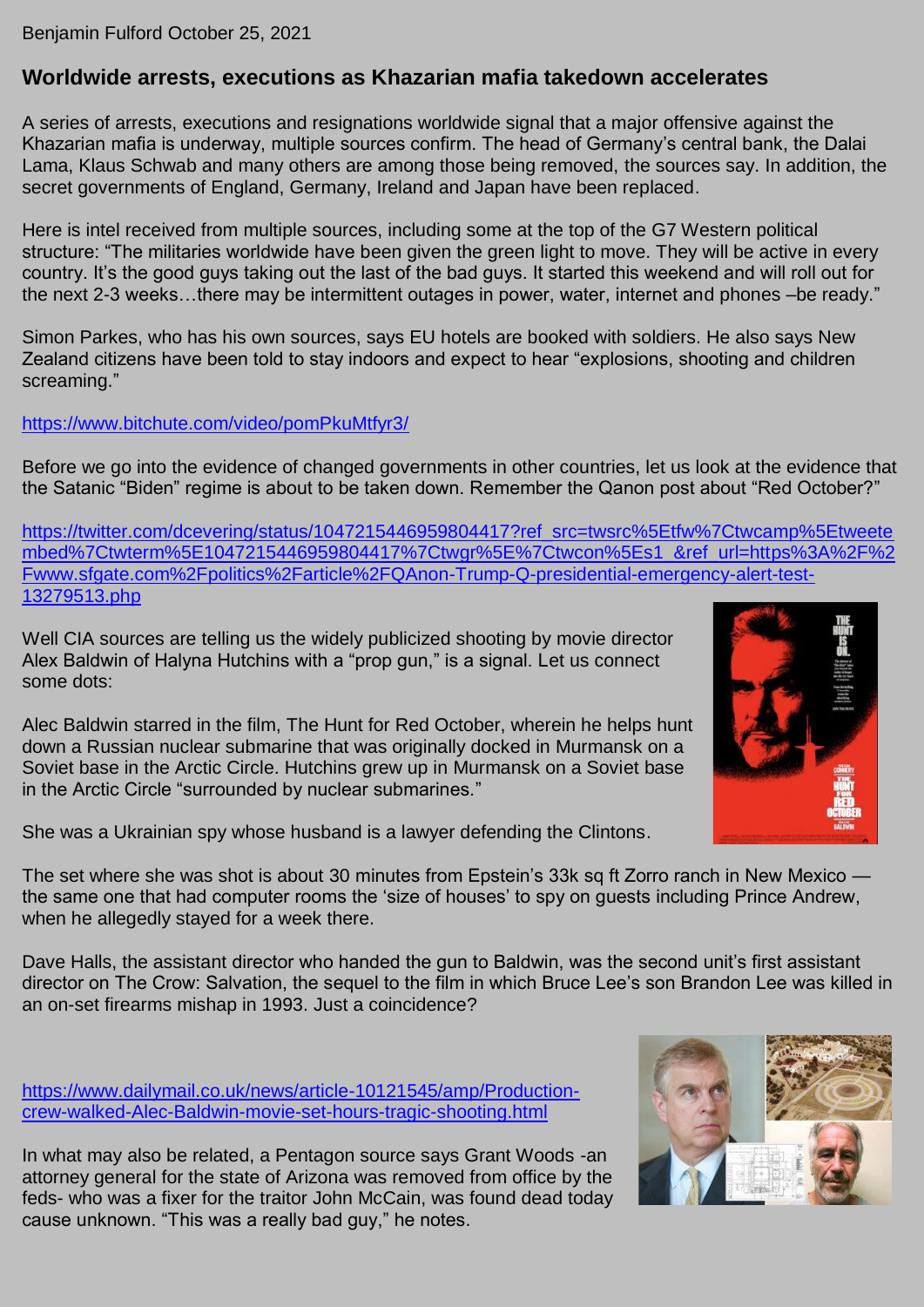For those of you who prefer more concrete evidence, let us point to a recent Pew opinion poll that shows 85% of Americans "believe their political system needs major changes or needs to be completely reformed." Similar numbers were seen in countries like Belgium, France, Greece, Italy, Japan, Spain and South Korea. You can be sure the military/intelligence community is paying attention.

[https://www.pewresearch.org/global/2021/10/21/citizens-in-advanced-economies-want-significant](https://www.pewresearch.org/global/2021/10/21/citizens-in-advanced-economies-want-significant-changes-to-their-political-systems/?utm_source=Pew+Research+Center&utm_campaign=b2c602b7d4-Weekly_2021_10_23&utm_medium=email&utm_term=0_3e953b9b70-b2c602b7d4-401042670)[changes-to-their-political-systems/?utm\\_source=Pew+Research+Center&utm\\_campaign=b2c602b7d4-](https://www.pewresearch.org/global/2021/10/21/citizens-in-advanced-economies-want-significant-changes-to-their-political-systems/?utm_source=Pew+Research+Center&utm_campaign=b2c602b7d4-Weekly_2021_10_23&utm_medium=email&utm_term=0_3e953b9b70-b2c602b7d4-401042670) [Weekly\\_2021\\_10\\_23&utm\\_medium=email&utm\\_term=0\\_3e953b9b70-b2c602b7d4-401042670](https://www.pewresearch.org/global/2021/10/21/citizens-in-advanced-economies-want-significant-changes-to-their-political-systems/?utm_source=Pew+Research+Center&utm_campaign=b2c602b7d4-Weekly_2021_10_23&utm_medium=email&utm_term=0_3e953b9b70-b2c602b7d4-401042670)

This is how British MI6 intelligence sees the situation: "The Federal Reserve families are absolutely bankrupt but bankruptcy has not been declared. All the governments have to go because of stealth state capture by [satanic] fifth columnists. There is no way in the world that the standing governments can remain."

If so, the big question is what is going to happen to the Chinese Communist Party. "The CCP would be the trigger

that would bring down the global financial system. China's debt is now 270% of GDP. Hidden local State Chinese government debt is more than \$4 Trillion. They live from 'off the books borrowing'. It could be double this amount. Nobody outside the inner circle of the CCP has knowledge," CIA sources in Asia say.

While this could be wishful thinking, the official CCP Xinhua News Agency makes it clear CCP figurehead Xi Jinping works for the federal reserve families that own the UN:

"In the world, there is only one international system,..There is only one international order…and there is only one set of rules…the United Nations…" Xi stressed.

[http://www.news.cn/english/2021-10/24/c\\_1310265336.htm](http://www.news.cn/english/2021-10/24/c_1310265336.htm)

Just as this report was about to go live, we got told the owners of the federal reserve, in what appears to be a desperate attempt to survive, are now trying to cash historical German bonds from the Weimar republic. They have also promised a fancy new set of dollar bills, although it is not clear at this point if they are backed by the countries of the world or just the bankrupt US Corporation.

No matter what, Asian secret society for their part, promise the Rothschilds etc. who give orders to Xi will lose power and control of world finance.

"When the dust settles China will once again become an independent country and will peacefully reunify with Taiwan," the sources promise.

CIA sources for their part add that Doug Emhoff, the husband of US Corporate Vice President Kamala Harris, is a member of the Chabad "kill 90% of humanity, enslave the rest," cult. He is also an agent of the CCP with extensive financial investments in China, they say.

In what may be a related move, Asian secret society sources say the Dalai Lama "may have died." Despite having cultivated an image as a living saint, the Dalai Lama was a friend of the Nazis who presided over one of the most horrific slave regimes in history. He also ordered the murder of my 5-month unborn child, according to witnesses in Nepal. He also probably ordered the murder of Matuzaki Tomomi, the mother of that child (she has vanished without a trace).

Regardless, a fight over his successor is already underway as this news item shows:





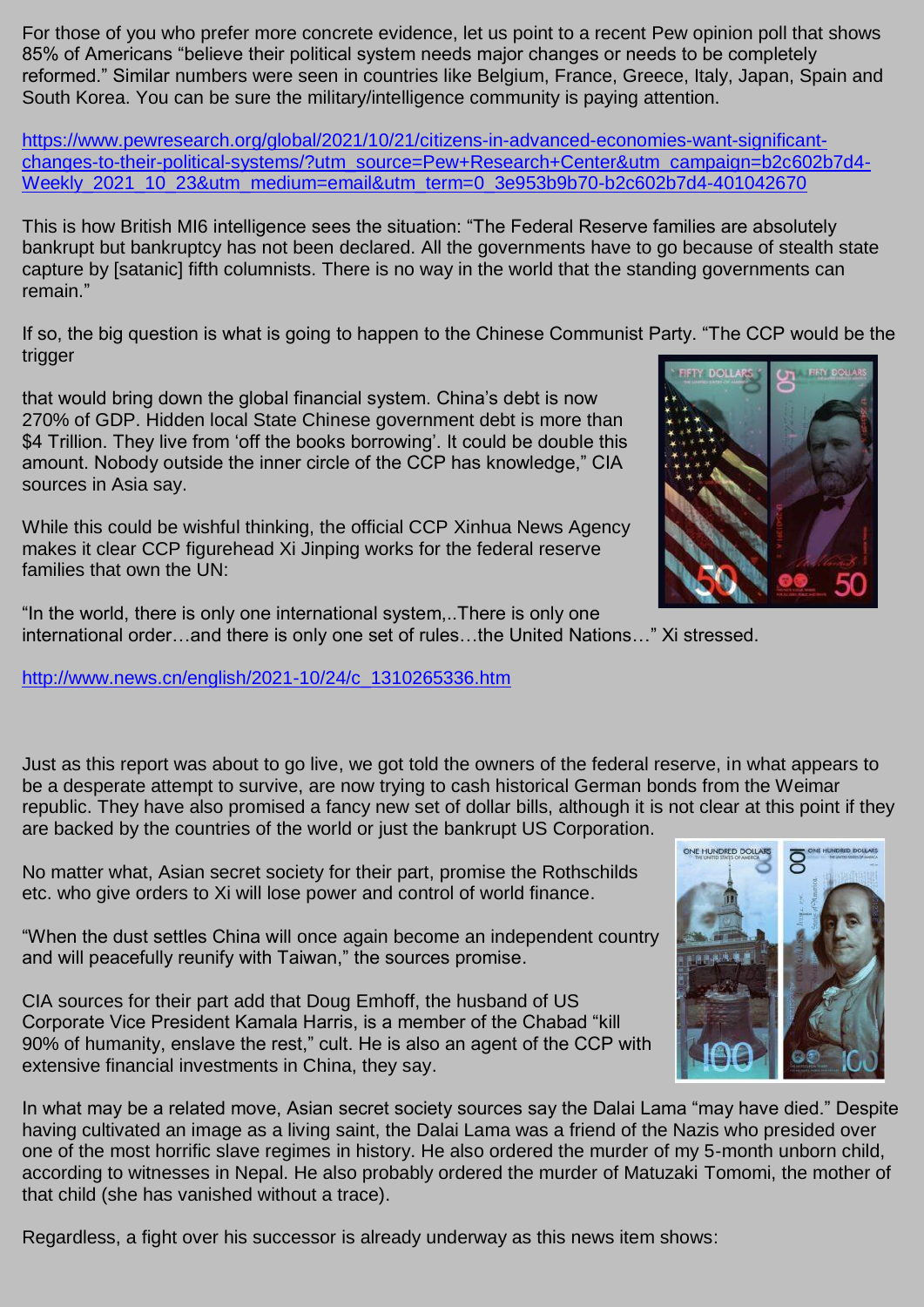*China has no authority at all to get involved in choosing the next Dalai Lama, Gyangbung Rinpoche, the head of the Tawang monastery in Arunachal Pradesh has said*

[https://www.ndtv.com/india-news/china-has-no-role-in-choosing-next-dalai-lama-head-of-tawang](https://www.ndtv.com/india-news/china-has-no-role-in-choosing-next-dalai-lama-head-of-tawang-monastery-2586414)[monastery-2586414](https://www.ndtv.com/india-news/china-has-no-role-in-choosing-next-dalai-lama-head-of-tawang-monastery-2586414)

If there is any justice in the universe the Dalai Lama will suffer soul death and not be reincarnated.

No matter what though, the fall of the CCP/UN/Rothschild controlled US Corporate regime is happening in real-time. In addition to the widely reported economic collapse, we are now seeing a loss of control of the border with Mexico. Here is some raw intel about the situation there:

*Cartels have entered northern Maverick county and southern Kinney county are already engaged in firefights with private citizens and have taken over a small town on US soil tonight, in what is thought to be preparation for the invasion. All law enforcement and US Border Patrol have left the area.*

*Expectations: 380,000+ illegals are hitting the southern Texas border in less than 72 hours from 2300 22- 10-21…150,000 (half) will hit northern Texas entrance (Del Rio) to overwhelm and breach entrance, causing Border Patrol and National Guard to be sent…150.000 (half) will hit southern Texas entrance (Laredo) to overwhelm and breach entrance causing more Border Patrol and National Guard to be sent…80,000 armed Haitians will hit the middle absent of protection, and proceed with an invasion…Heavy fighting is expected starting Monday (10-25-21) and is expected to grow in intensity throughout the week.*

<https://projectcamelotportal.com/2021/10/23/breaking-invasion-of-us-texas-border/>

When asked about this Pentagon sources say "This is confirmed. It's being blamed on the cartels. Violence is way up. Not only are illegal aliens entering the country, but the drug traffic is also through the roof. Lots of Chinese fentanyl. Lots of Mexican manufactured methamphetamine, very high purity. Drug overdoses in the Phoenix area are very high. Dead found on bus stops every day."

The headlines below with the satanic 666 code word make it clear who is behind this:

"Border Patrol agents apprehended a total of 1,666,167 illegal immigrants along the southwest border in fiscal 2021…Federal officials 'have lost complete control' of the southwest border under President Joe Biden"

[https://www.theepochtimes.com/mkt\\_morningbrief/border-patrol-arrests-shatter-all-records-at-southern](https://www.theepochtimes.com/mkt_morningbrief/border-patrol-arrests-shatter-all-records-at-southern-border_4064208.html)[border\\_4064208.html](https://www.theepochtimes.com/mkt_morningbrief/border-patrol-arrests-shatter-all-records-at-southern-border_4064208.html)

[https://www.theepochtimes.com/us-has-lost-operational-control-of-southwest-border-senate-gop-panel](https://www.theepochtimes.com/us-has-lost-operational-control-of-southwest-border-senate-gop-panel-told_4061287.html)[told\\_4061287.html](https://www.theepochtimes.com/us-has-lost-operational-control-of-southwest-border-senate-gop-panel-told_4061287.html)

That is not the only border that is breaking down. A similar situation is happening at EU borders.

[https://www.lrt.lt/en/news-in-english/19/1526638/belarus-sends-truckloads-of-asylum-seekers-to-poland](https://www.lrt.lt/en/news-in-english/19/1526638/belarus-sends-truckloads-of-asylum-seekers-to-poland-baltics-bbc)[baltics-bbc](https://www.lrt.lt/en/news-in-english/19/1526638/belarus-sends-truckloads-of-asylum-seekers-to-poland-baltics-bbc)

In any case, the EU is collapsing now that their Fuehrer Angela Hitler has been removed from power. The latest domino to fall is Bundesbank President Jens Weidmann, who "asked Federal President Frank-Walter Steinmeier to dismiss him from office on 31 December 2021." Weidmann hinted at the return of the Deutschemark in his resignation letter by writing "The reorganization of banking supervision in Europe has not only led to completely new supervisory structures at the ECB, but also a strengthened role for the Bundesbank."

[https://www.bundesbank.de/en/press/press-releases/statement-by-bundesbank-president-dr-jens](https://www.bundesbank.de/en/press/press-releases/statement-by-bundesbank-president-dr-jens-weidmann--877830)[weidmann–877830](https://www.bundesbank.de/en/press/press-releases/statement-by-bundesbank-president-dr-jens-weidmann--877830)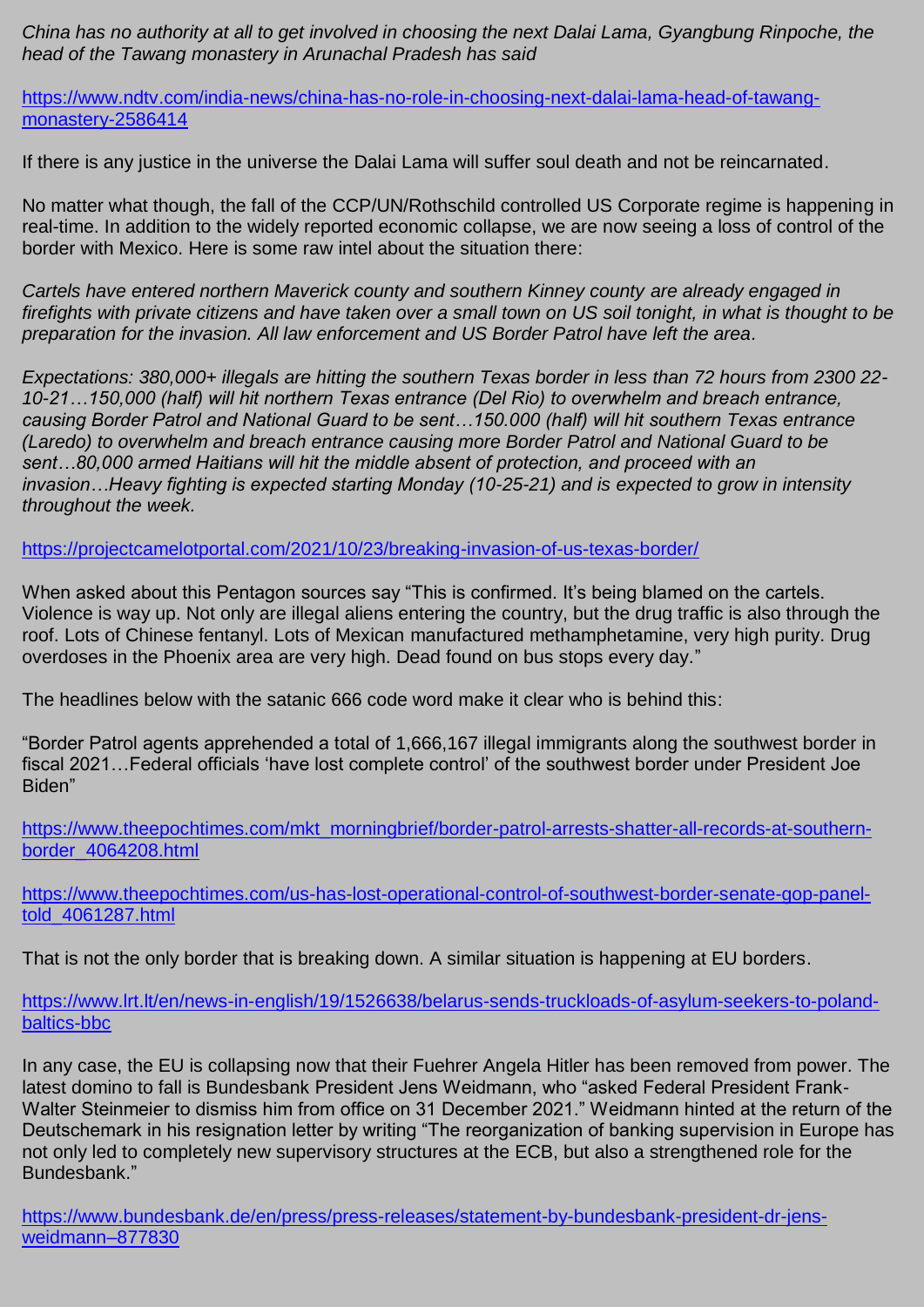The exit of Poland from the EU is also now looking more likely. Poland's Prime Minister Mateusz Morawiecki says: "Were we to agree to the central principle it would mean that the EU ceases to be an association of sovereign states and by fait accompli, the EU is transferred into a centrally governed European state where European institutions can force the so-called provinces to do as the central power wants. This is not what we agreed to in the treaties,"

[https://www.theguardian.com/world/2021/oct/19/polish-prime-minister-escalates-war-of-words-with-eu](https://www.theguardian.com/world/2021/oct/19/polish-prime-minister-escalates-war-of-words-with-eu-over-rule-of-law)[over-rule-of-law](https://www.theguardian.com/world/2021/oct/19/polish-prime-minister-escalates-war-of-words-with-eu-over-rule-of-law)

The EU is threatening to cut off the supply of Euros to Poland which makes it increasingly likely the Polish Zloty will also be making a comeback.

In yet another sign the secret EU government is falling, police simultaneously raided 46 residential and commercial buildings on October 20th as part of a probe into the Italian "Ndrangheta," mafia. This is a group that P3 Freemason sources say claim to have ruled the world for the past 26,000 years.

[https://english.alarabiya.net/News/world/2021/10/20/Police-raid-homes-businesses-across-Germany-Italy-](https://english.alarabiya.net/News/world/2021/10/20/Police-raid-homes-businesses-across-Germany-Italy-Bulgaria-in-Italian-mafia-probe)[Bulgaria-in-Italian-mafia-probe](https://english.alarabiya.net/News/world/2021/10/20/Police-raid-homes-businesses-across-Germany-Italy-Bulgaria-in-Italian-mafia-probe)

This may just be a myth but the ongoing fake pandemic and vaccine campaign is very real evidence of an evil secret government. "We were sent videos of beautiful children being decapitated and the federal reserve family having sex orgies with the blood of the decapitated children. They are unbelievably satanic. It's like a rabid dog, you have to shoot them," an MI6 source says.

The fake pandemic is "High Treason contrary to The Ten Nuremberg Codes by the international medical industrial complex. In retaliation we will hang parliament and if needed every general we have. Make that statement known around the world," MI6 says.

This writer is also taking personal action as can be seen in this letter I sent to the Foreign Correspondent's Club of Japan:

*Lawsuit against the Foreign Correspondent's Club of Japan*

*This is to let the FCCJ know that I will be suing them for 10 million yen for slander, loss of reputation and for preventing me from attending press conferences. The FCCJ board did so by trying to force me to wear a mask without providing scientific justification for the need to do so.*

*If you wish to prevent a lawsuit -which the club will lose- you must make a public apology to me for trying to force me to wear masks and end the mask policy and other "pandemic" related measures.*

*Since you are supposed to be a press club, I recommend that one of your members call (as I did) the Japanese Ministry of Health and Welfare to ask them if they have scientific proof the COVID 19 (Certificate Of Vaccine ID 2019) virus that is the justification for the mask-wearing policy exists. You will find out they do not.*

*Also, FYI, the reason "COVID" mysteriously vanished in Japan is because I filed criminal charges with the Marunouchi Police Department against the hedge fund KKR. The police were provided with evidence that all the "COVID positive" test results were fraudulently created by them. In addition, they were shown evidence that all the COVID patients and deaths occurred at hospitals they own. They were also provided evidence that a certain Robert Rothschild filed a patent in 2016 (three years before the supposed pandemic started) for a method to detect COVID 19. Subsequent law enforcement activity has forced them and their complacent government stooges to stop manufacturing a fake pandemic to force vaccines on the Japanese people.*

*We will also be filing criminal charges against the Japanese government because carrying out medical treatment (vaccination) based on lies is a war crime according to the Nuremberg code.*